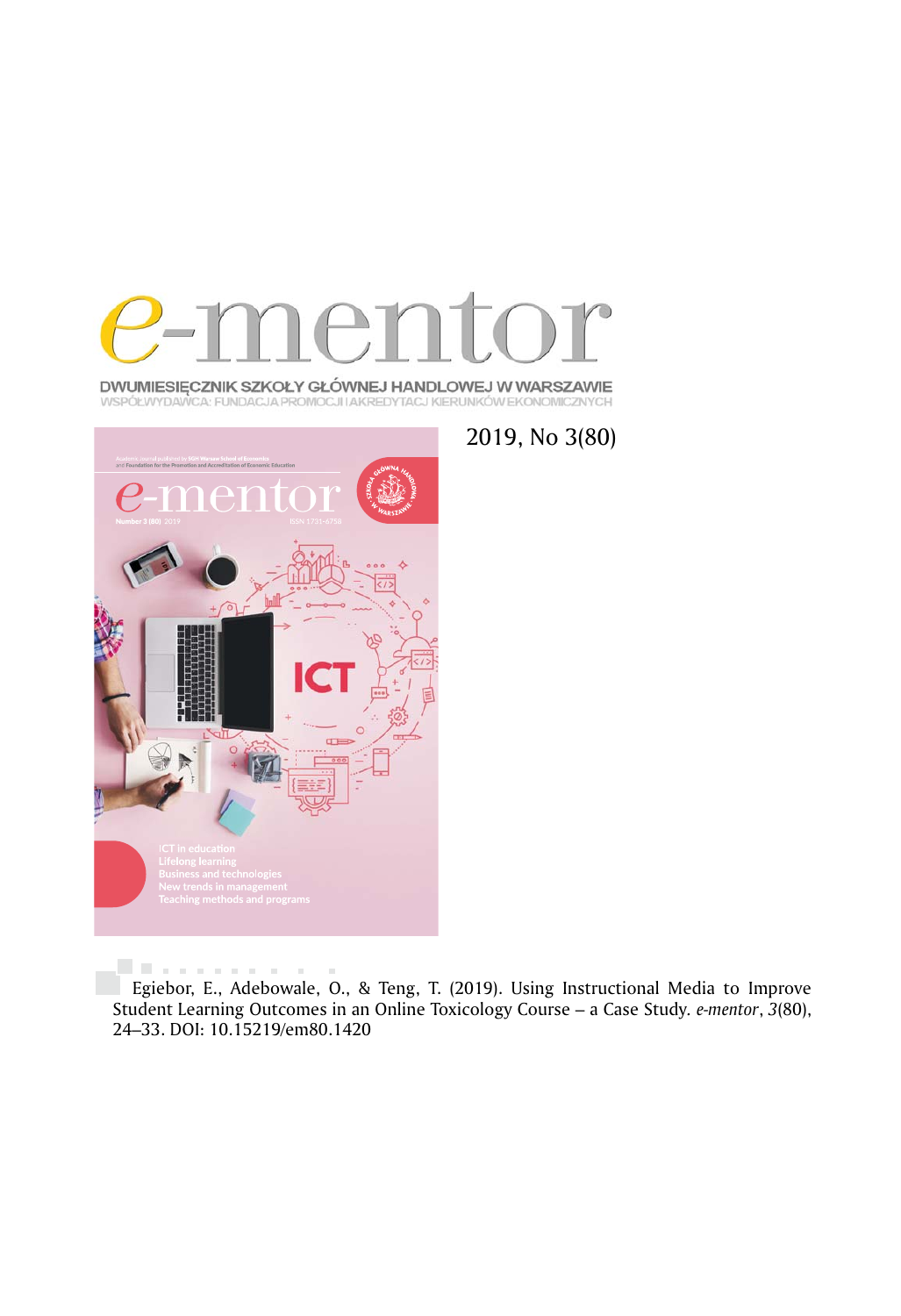# Using Instructional Media to Improve Student Learning Outcomes in an Online Toxicology Course – a Case Study







*Oluwakayode Adebowale*\*\* *Egiebor*\* *Egbe*



*Over three million students are currently enrolled in fully online programs, and over six million are taking at least one course online as part of their online degree (Allen & Seaman, 2017). This proliferation of online education as an alternative to traditional classroom education makes salient the need for online instructors to continually improve student learning outcomes in online courses. For example, Weiser and Wilson (1999) noted that the development time/cost for online learning media can be up to five time more than the time/cost for traditional lectures.*

*One of the major setbacks of online teaching is the challenging nature of student engagement and faculty-student interactions (Clark, 2009). Students are more likely to lose interest in online classes than in traditional classroom learning environments (Ward & Newlands, 1998; Sanders, 2006). Making online classes more interactive and captivating may help improve student engagement, which may lead to higher learning outcomes.*

### Introduction

Various combinations of text, graphics, audio, video and animations can be integrated into online courses. Media selection is very important because of the cost of developing different online instructional media (Sun & Cheng, 2007). Studies show that students' recall of information is higher when content is delivered with visual media. Abstract, new, and novel concepts are learned more easily when they are presented in both verbal and visual forms (Salomon, 1979). Empirical research indicates that visual media make concepts more accessible to people than text media and help with later recall (Cowen, 1984). Visual media may help students retain concepts and ideas. In online learning environments, learners and instructors are often separated by geographic and temporal distance, which trigger transactional distance (Moore, 1993). To mitigate such perceived distance, there must be a high degree of media richness (Mehrabian, 1969, 1981) to bridge this "distance," and achieve greater interactions in online

line and a \* University of Illinois Springfield, USA

\*\* Blended Learning and Study Center, USA

environments. Therefore, students in online courses with greater media richness will experience lower transactional distance (Ekwunife-Orakwue & Teng, 2014; Adebowale, 2017).

The goal of this case study was to determine how different instructional media impacted student outcomes in an online toxicology course. Student outcomes were operationalized as engagements with course contents based on the PATHs Framework, and grades on assessments.

Stakeholders often struggle to find an operational definition for online learning environments. For the purpose of this study, we used the operational definition of online learning by Allen and Seaman (2010), as shown in Table 1.

| <b>Type</b><br>of Course              | <b>Typical Description</b>                                                                                                                                                                  | <b>Proportion</b><br>of Content<br><b>Delivered</b><br>Online |
|---------------------------------------|---------------------------------------------------------------------------------------------------------------------------------------------------------------------------------------------|---------------------------------------------------------------|
| Traditional<br>Face-to-Face<br>(TF2F) | No online technology is<br>used and content delivery<br>is via writing or orally.                                                                                                           | $0\%$                                                         |
| Web<br>Facilitated                    | A traditional F2F course<br>supplemented/augmented<br>with a web-based tech-<br>nology such as a Content<br>Management System<br>(CMS), or assignment-<br>or syllabus-related web<br>pages. | $1 - 29%$                                                     |
| Blended/<br>Hybrid                    | A hybrid of online and<br>traditional F2F delivery;<br>with more online<br>meetings than F2F<br>meetings.                                                                                   | 30-79%                                                        |
| Online                                | Most or all of the course<br>and its content is delive-<br>red online, with no/negli-<br>gible F2F meetings.                                                                                | $80 + \%$                                                     |

Table 1. Operational Definitions of Course Classifications Based on Mode of Content Delivery

Source: Allen and Seaman (2010, p. 5) based on a survey of 2,500 Colleges and Universities.

<sup>\*\*\*</sup> Stony Brook University, USA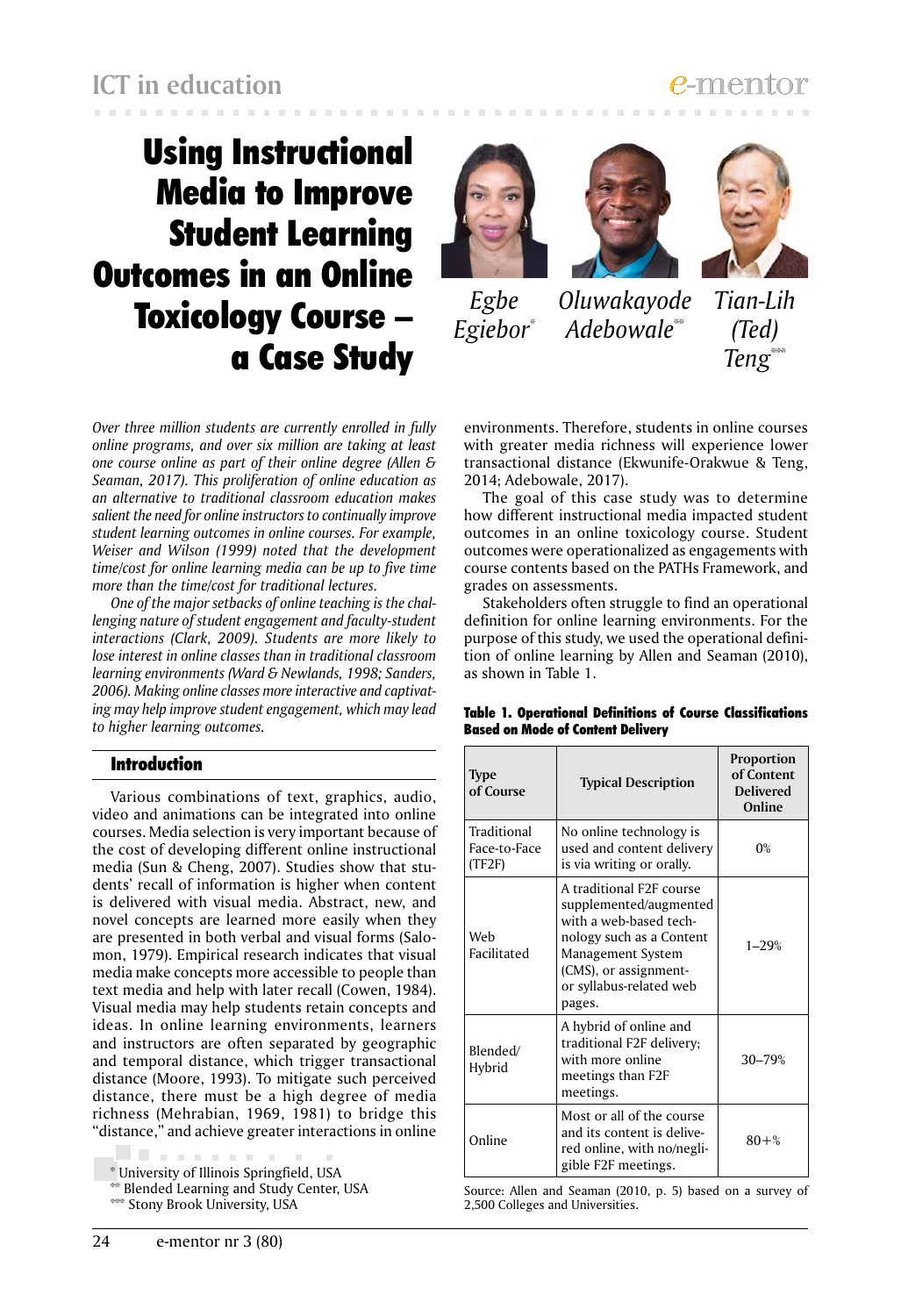### The PATHs Framework Approach to measuring engagements with instructional media

The PATHs Framework (Adebowale, 2017) was used to measure the level of engagement of students with each instructional media. As shown in Table 2, student engagement can be measured by Posts, Access, Time, and Hits (PATHs) from learning analytics data stored in the course reports of Learning Management Systems (LMS). Blackboard Learn, the LMS used in this online course, generated nine course reports. Five of these reports were used as a measure of learning analytics for this course. They included user activity inside content areas, course activity overview (CAO), overall summary of user activity (OSUA), student overview for single course (SOSC), and user activity in forums (UAIF). These course reports contained both studentlevel data and course-level data. Based on the PATHs Framework, the learning analytics data generated from LMS course reports is a good measure of various learner interactions in an online environment, and can be summarized as comprising posts, hits, access, and time spent on content – together referred to as PATHs (Posts, Access, Time, and Hits).

Blackboard Learn LMS generates nine course reports for each course:

1. All User Activity inside Content Areas (UAICA): displays a summary of all user activity inside the Content Areas for the course.

- 2. Course Activity Overview (CAO): displays overall activity within a single course, sorted by student and date. Data includes the total and average time spent per active student and the total amount and type of activity each student had in the course. Optionally, you can filter the report by one or more groups.
- 3. Course Coverage Report (CCR): displays goals coverage information for a single Blackboard Learn course. The data includes both covered and gap values for all curricular areas with which the course is associated, as well as a breakdown of course items that have been aligned to goals.
- 4. Course Performance (CP): displays information showing how a single Blackboard Learn Course performs against a selected set of goals. Performance targets and the range of acceptable performances for the course can be determined when running the report. The data includes averages for the entire course as well as breakdowns for individual students and goals.
- 5. Overall Summary of User Activity (OSUA): displays user activity for all areas of the course, as well as activity dates, times and days of the week.
- 6. Single Course User Participation (SCUP): displays detailed statistics on assessment and collaboration tool submissions for all users in this course during a specified timeframe.
- 7. Student Overview for Single Course (SOSC): displays an individual student's activity within a course, sorted by date. The data includes

| <b>PATHs Categories</b>                                               | Learning Analytics Data from LMS                                                                                                                                                                                                                                            |  |  |
|-----------------------------------------------------------------------|-----------------------------------------------------------------------------------------------------------------------------------------------------------------------------------------------------------------------------------------------------------------------------|--|--|
| <b>POSTs</b>                                                          | 1. Number of Posts on Discussion Board forums (such as LMS posts)<br>2. Number of posts on other types of forum via other media (for example, social media, blogs,<br>wikis, video, audio (in this case, number of audio contributions), conferencing, chats, and<br>texts) |  |  |
|                                                                       | Blackboard course report (user activity in forums)                                                                                                                                                                                                                          |  |  |
| <b>ACCESS</b>                                                         | 1. Total Logins (single user and all users) to LMS or other media used in the course<br>2. Total Items Accessed in the course<br>3. Total Logins each day of the week<br>4. Total Logins each hour of the day                                                               |  |  |
|                                                                       | Blackboard course report (user activity inside content areas and overall summary of user activity)                                                                                                                                                                          |  |  |
| <b>TIME</b>                                                           | 1. Time spent on each course content<br>2. Time spent on each course application<br>3. Time spent viewing recorded lectures or videos<br>4. Time spent each day of the week<br>5. Time spent on the course                                                                  |  |  |
|                                                                       | Blackboard course report (course activity overview and student overview for a single course)                                                                                                                                                                                |  |  |
| HITs (some LMS course<br>reports provide number<br>of hits as clicks) | 1. Frequency of access to each course content<br>2. Frequency of access to lecture capture and/or archived lectures and/or recorded lectures<br>3. Frequency of access to each discussion board forum                                                                       |  |  |
|                                                                       | All Blackboard course reports                                                                                                                                                                                                                                               |  |  |

|  | Table 2. PATHs Framework for Learning Analytics in Online and Blended Learning Environments (Abridged Version) |  |  |  |  |
|--|----------------------------------------------------------------------------------------------------------------|--|--|--|--|
|  |                                                                                                                |  |  |  |  |

Source: PATHs Framework (Adebowale, 2017).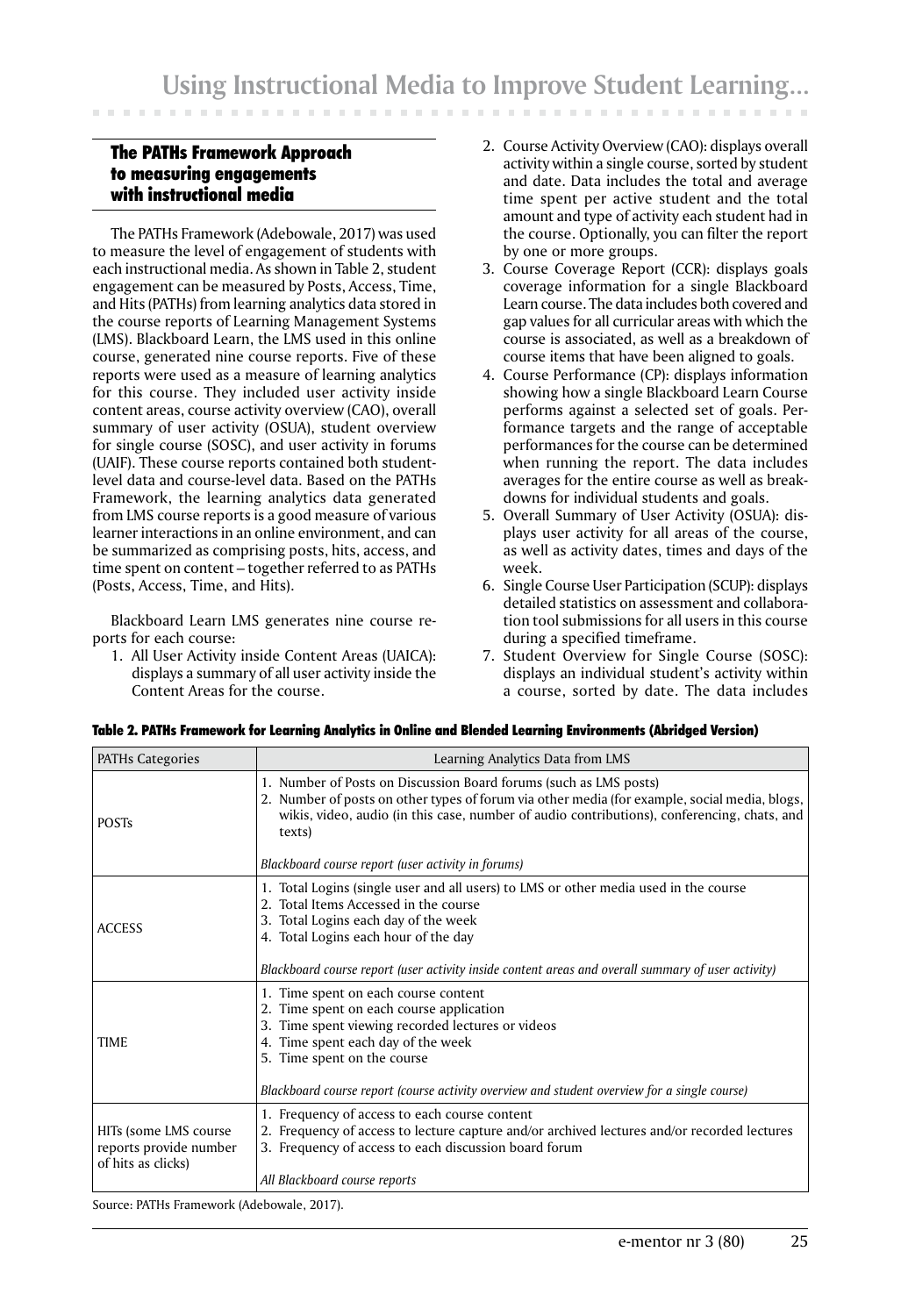the total overall time the student spent in the course as well as detailed information about the student's activity, such as which items and Content Areas the student accessed and the time spent on each.

- 8. User Activity In Forums (UAIF): displays a summary of user activity in the Discussion Board Forums for the course.
- 9. User Activity In Groups (UAIG): displays a summary of user activity in the Groups for the course.

### Research Questions

- I. What type of instructional media is most successful at helping students understand course concepts as measured by outcomes on assessments?
	- A. Narrated PowerPoint Presentation
	- B. PowerPoint Presentation without narration (PowerPoint slides)
	- C. Online YouTube videos
	- D. Shaky Hand videos
- II. What instructional media leads to the highest level of student engagement based on the PATHs Framework?
- III. What is the relationship between Posts, Access, Time, and Hits (PATHs) in the course and student outcomes on assessments?

## Hypothesis

- 1. Shaky Hand video can help students better understand course concepts than the other forms of instructional media used in the course. Therefore, student outcomes will be higher for concepts taught with Shaky Hand video than concepts taught with other types of instructional media. This is because of its high degrees of media richness, rich visual media, and the perceived feeling of "closeness" that users experience. The second highest student outcomes will be observed for Narrated PowerPoints, then YouTube videos, and finally PowerPoint slides. This sequence is conjectured since students may relate better with media featuring the voice of a familiar instructor (such as Shaky Hand video and Narrated PowerPoint) compared to text-rich media with nonverbal communication such as PowerPoint slides.
- 2. YouTube and Shaky Hand videos would have the highest number of student engagement because of their high degree of media richness and visual media. Therefore, higher PATHs will be observed for YouTube and Shaky Hand videos compared to other instructional media.
- 3. There will be a direct and positive relationship between PATHs and student outcomes on assessments.

### Study Context

### Description of the Environmental Toxicology Online Course

The Environmental Toxicology course used in this study was offered through Blackboard Learn LMS. Students learn about the effects of chemical and physical agents on the health of the public and environment. They particularly study the transport of pollutants, chemical behavior, and biochemical mechanisms of the adverse health effects from environmental pollutants. Different instructional media were incorporated into the online course and were available for students to access throughout the semester. The instructional media included Narrated PowerPoint, PowerPoint slides, Shaky Hand videos and YouTube videos. Statistical tracking was enabled and used to generate the Blackboard Learn course reports at the end of the semester.

### **Participants**

The data for this study was obtained from graduate students enrolled in an online environmental toxicology class in the fall of 2018. The course originated from the public health program at the University of Illinois, Springfield, and its duration was 15 weeks. The sample population comprised 15 students (60% female and 40% male students).

### Course assessment

The students enrolled in the Environmental Toxicology coursewere assessed in a variety of ways, including quizzes, exams, discussion board posts, and term papers. The assessments can be categorized into two types: formative and summative.

Formative assessment:

- 1. Quizzes: at the end of each week, a timed, open-book quiz (comprising multiple choice and true/false questions) on the week's lecture and textbook contents was assigned on Blackboard Learn LMS. The aggregated grade from all quizzes was worth 30% of the final grade.
- 2. Discussion board posts: participation was mandatory and "active," which is defined as "providing meaningful expression and well thought out answers to the discussion questions." Meaningful dialogue is participation where the posts answer the discussion question, response to posts from other students, and contribution to group discussions. This was worth 20% of the final grade.

Summative assessments:

- 1. Exams: Two open-book exams were administered during the course of the semester. The first exam was comprehensive and comprised all the concepts that were taught before the midpoint of the semester. The second exam comprised all the concepts covered throughout the entire semester. Each exam was worth 15% of the final grade, with both exams worth 30% of the final grade.
- 2. Final paper: the students were asked to select and write about a problem topic that was relevant to toxicology. Problem topics that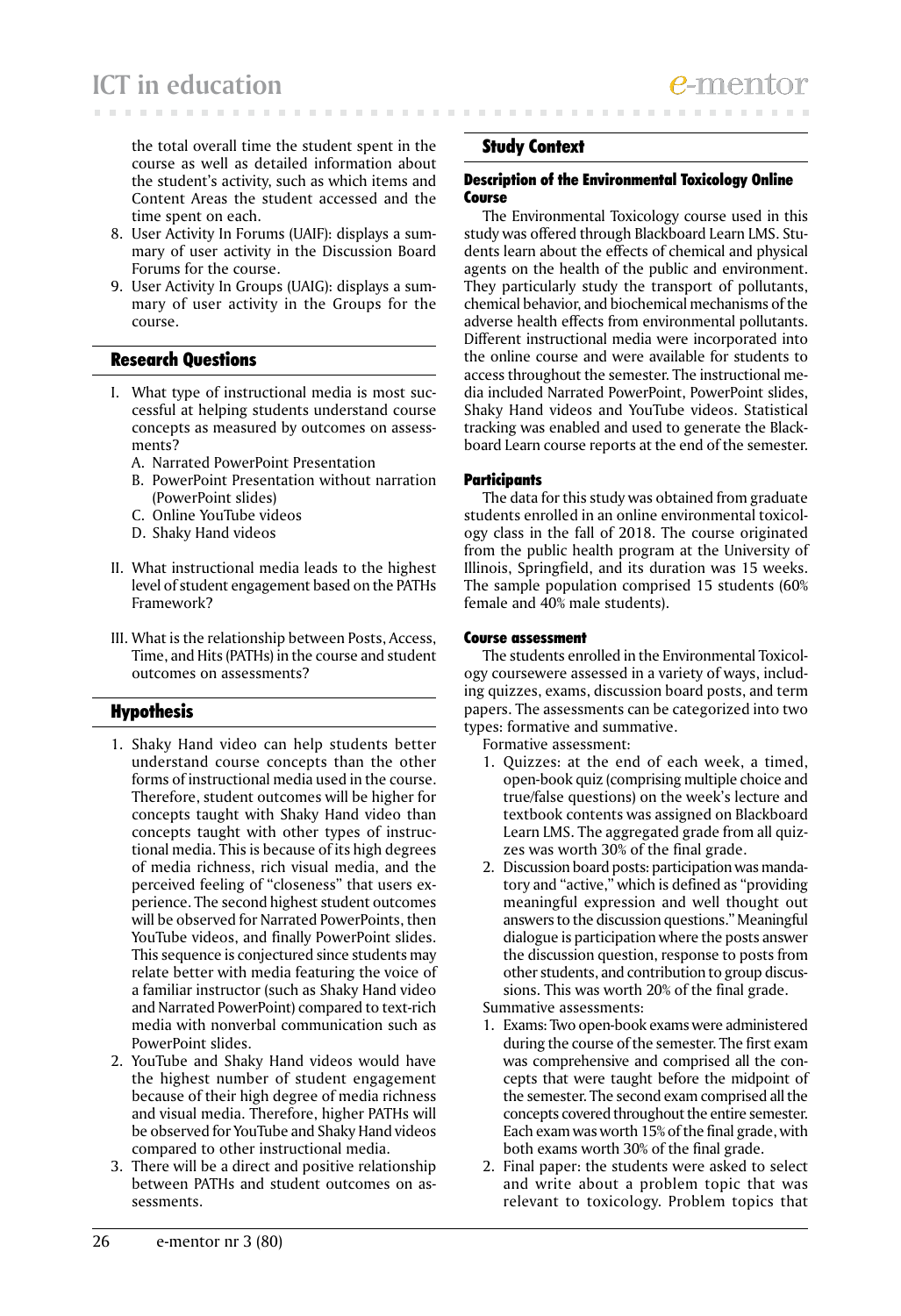were deemed relevant were preapproved by the instructor. The students were required to relate a historical perspective of the problem or issue, discuss how the problem or issue was recognized, identify the impact of the problem or issue on public or environmental health, explain how the problem or issue is being studied, and outline how the problem or issue is being addressed or controlled. The final paper was worth 20% of the final grade.

Course materials were posted weekly on Blackboard and the students were required to complete their weekly assignments by a specific date at the end of the week. Course reports were run at the end of the semester. Though nine course reports were generated, no data were generated for course coverage and course performance reports, since no course set goals or goal type were included in the course. All subjects completed an informed consent to participate in the study. No incentive was provided for subject participation.

### Results and Discussion

As described in the PATHs Framework, learning analytics data from the course reports can be categorized into course-level and student-level data. The data in this study only reflects course-level data.

The maximum number of points that students could earn for each exam was 20. The weighted value of each exam to the final grade was 15%. Each quiz was worth a maximum of 10 points and contributed 20% to the final grade. As shown above, pre-quiz hits were hits observed before the due date of the quiz. Post-quiz hits were hits observed after the due date of the quiz. Week 1 was not included because it was an introductory week and was not graded. Week 13 was

not included because it was the week for completing projects. Hits were not observed for Weeks 2 through Week 5 because data from Blackboard Learn LMS were purged from the server due to the 180 day limitation. The hits were collated weekly, and though some weeks covered two or three PowerPoint chapters, hits on all chapters counted as one hit and not two or three separate hits. Based on the data above, student hits were higher for Week 10 Narrated PowerPoint (107 hits) compared to any other form of instructional media. Week 10 also had the third highest post-quiz hits, but the second lowest average grade on quiz assessments (8.48 points). The Week 11 Narrated PowerPoint had the fourth highest pre-quiz hits (70 hits), the second highest post-quiz hits (81 hits), and the highest average grade on quiz assessments (9.62 points). Overall, students performed better on quiz assessments for which Narrated PowerPoint was used for instructional delivery compared to other forms of media.

The Total Number of Weekly Hits on Course Content was used to measure student engagement with the instructional media. As shown above, there was no direct correlation between the type of instructional media and weekly hits on course contents (Figure 2), since the overall trend was a decrease in hits through the semester (from 1400 hits in week 2 to 590 hits in week 15) (Figure 1). This is consistent with previous findings described in Adebowale (2017), which showed that student engagement level, as measured by the number of hits, often declines as the semester progresses. Strategies are needed to sustain the same student-engagement levels that are observed in the first half of the semester (Table 4). An important observation is the low level of hits based on PowerPoint instructional media compared to the other forms of media.

**Week** Instructional media **of pre-quiz hits Average Grade on Quiz Assessment Number of post-quiz hits** 2 Chapter 1 Narrated PowerPoint – 9.00 35 3 Chapter 2 YouTube video (Bhopal gas tragedy) – 8.26 33 4 Chapters 3/4 PowerPoint slides – 9.06 39 5 Chapters 5/6 Shaky Hand video (Dose response) – 9.28 49 6 Chapters 7/8 PowerPoint slides – 9.25 56 7 Chapter 9 PowerPoint slides 52 9.50 50 8 | Chapter 10 PowerPoint slides | 84 | 9.00 | 37 Exam 1 – 9 Chapter 11 PowerPoint slides 65 9.00 36 10 | Chapters 12/13/14 Narrated PowerPoint | 107 | 8.48 | 68 11 | Chapters 15/16/17 Narrated PowerPoint | 70 | 9.62 | 81 12 Chapter 19 PowerPoint slides 63 9.40 97 14 Chapter 24 PowerPoint slides 1 73 8.53 50 15 Chapter 25 PowerPoint slides – Exam 2 **– Exam 2** – **Figure 2** – **Figure 2** – **Figure 2** – **Figure 2** – **Figure 2** – **Figure 2** – **Figure 2** – **Figure 2** – **Figure 2** – **Figure 2** – **Figure 2** – **Figure 2** – **Figure 2** – **Figure 2** – **Figure 2** – **Figure** 

Table 3. Student engagement with instructional media (as measured by the number of pre- and post-quiz hits) (H)

Source: LMS Course Reports on Hits on Instructional Media.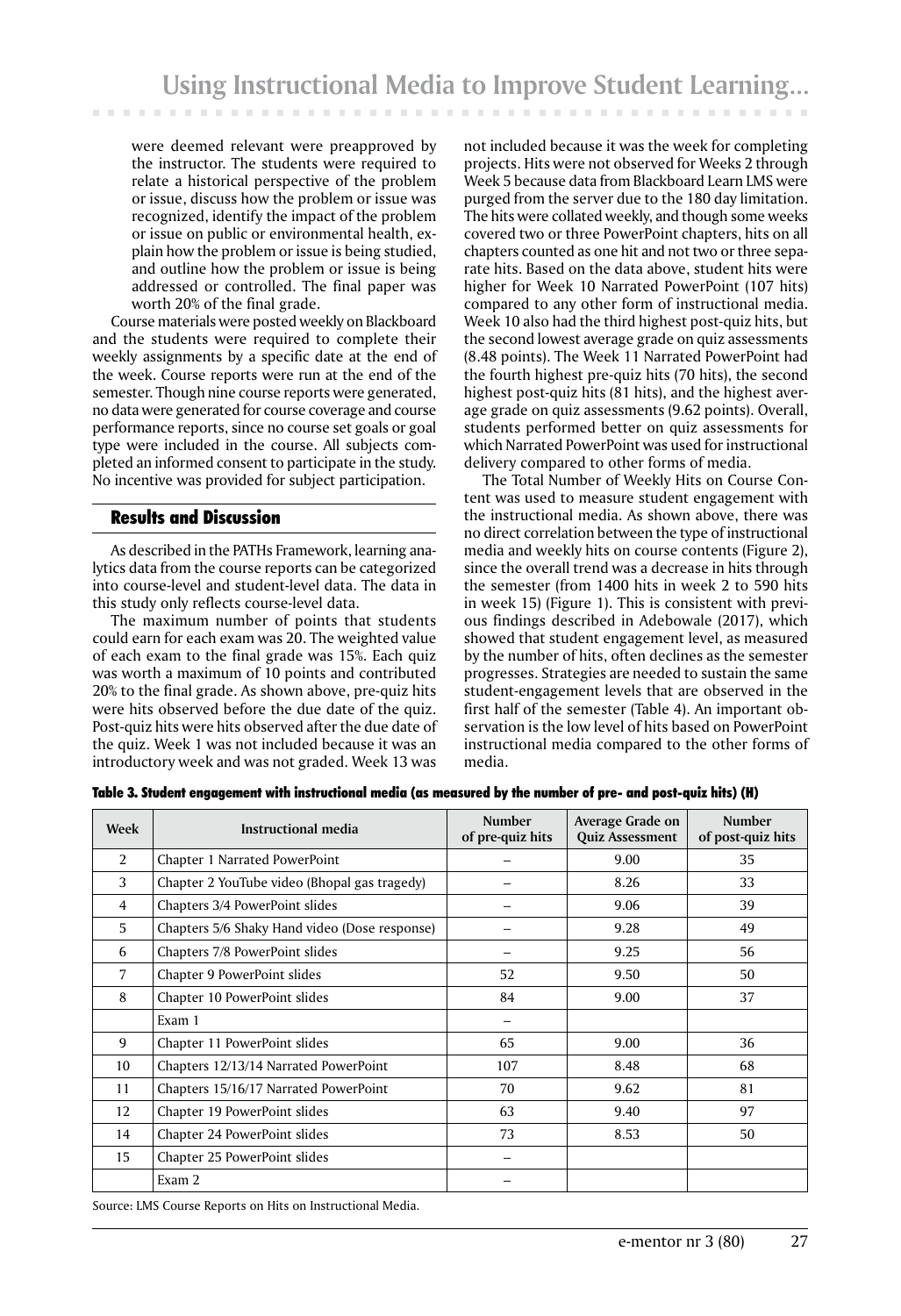## **ICT in education**

| Week           | Type of Instructional media      | <b>Total Number of Weekly Hits</b><br>on Course Content | <b>Average Grade</b><br>on Quiz Assessment |
|----------------|----------------------------------|---------------------------------------------------------|--------------------------------------------|
| $\overline{2}$ | Narrated PowerPoint              | 1393                                                    | 9.00                                       |
| 3              | YouTube video                    | 1391                                                    | 8.26                                       |
| 4              | PowerPoint slides                | 1397                                                    | 9.06                                       |
| 5              | Shaky Hand video (Dose response) | 1407                                                    | 9.28                                       |
| 6              | PowerPoint slides                | 1414                                                    | 9.25                                       |
| 7              | PowerPoint slides                | 1459                                                    | 9.50                                       |
| 8              | PowerPoint slides                | 1447                                                    | 9.00                                       |
| Exam 1         |                                  |                                                         |                                            |
| 9              | PowerPoint slides                | 1260                                                    | 9.00                                       |
| 10             | Narrated PowerPoint              | 1221                                                    | 8.48                                       |
| 11             | Narrated PowerPoint              | 1062                                                    | 9.62                                       |
| 12             | PowerPoint slides                | 1022                                                    | 9.40                                       |
|                |                                  |                                                         |                                            |
| 14             | PowerPoint slides                | 757                                                     | 8.53                                       |
| 15             | PowerPoint slides                | 590                                                     |                                            |
| Exam 2         |                                  |                                                         |                                            |

### Table 4. Student engagement with instructional media (as measured by the number of weekly hits (H) on course contents)

Source: authors' own study.





Source: LMS Course Reports User Activity Inside Content Areas.

### Figure 2. Total Number of Weekly Hits Aggregated by Type of Instructional Media



Source: LMS Course Reports User Activity Inside Content Areas.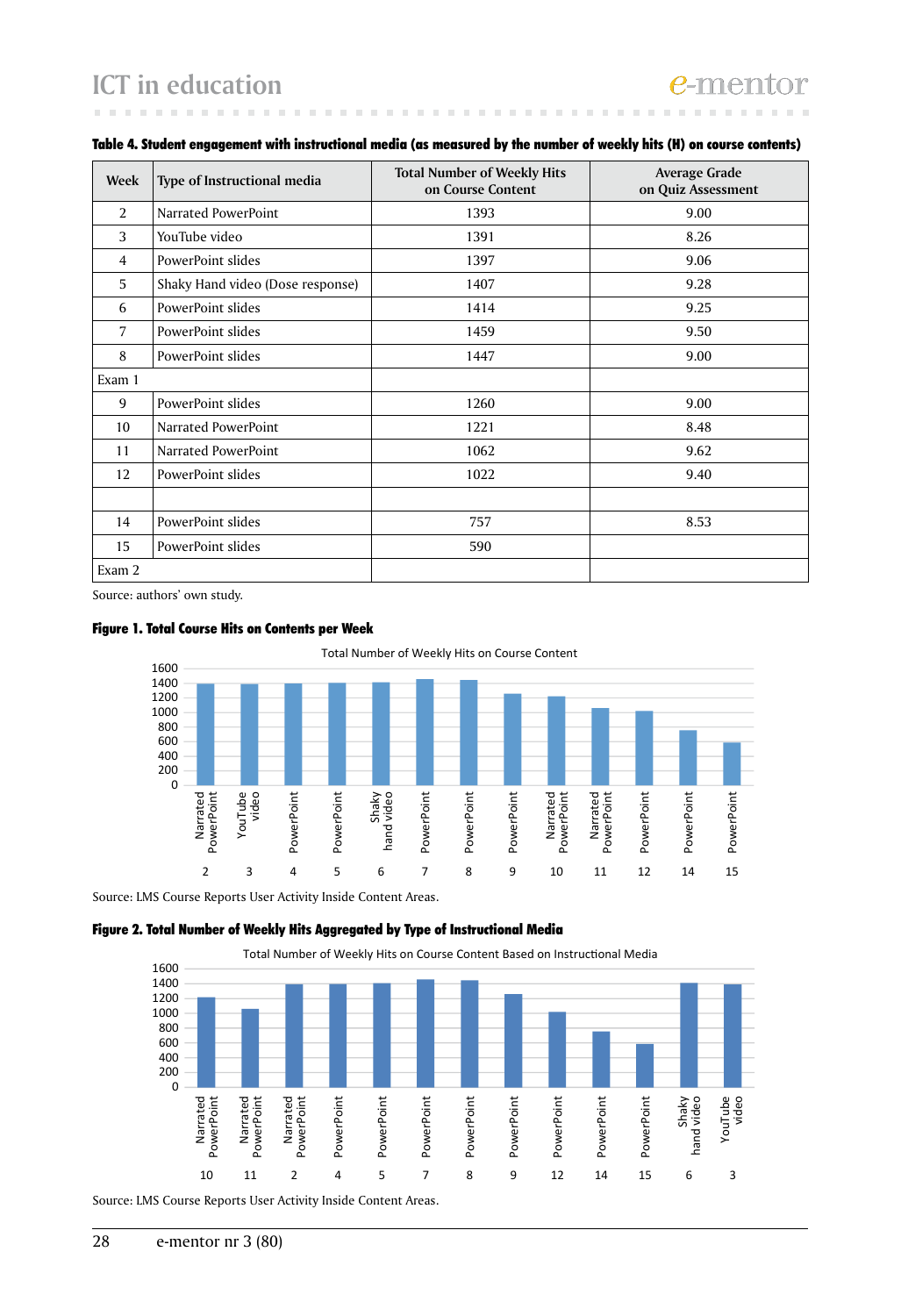| Week           | <b>Type of Instructional media</b> | <b>Total Number</b><br>of Weekly Hitson<br>discussion board forum | Total number of weekly<br>posts on discussion<br>board forum | <b>Average Grade</b><br>on Quiz Assessment |
|----------------|------------------------------------|-------------------------------------------------------------------|--------------------------------------------------------------|--------------------------------------------|
| 2              | Narrated PowerPoint                | 190                                                               | 21                                                           | 9.00                                       |
| 3              | YouTube video                      | 296                                                               | 26                                                           | 8.26                                       |
| $\overline{4}$ | PowerPoint slides                  |                                                                   |                                                              | 9.06                                       |
| 5              | Shaky Hand video (Dose response)   | 267                                                               | 34                                                           | 9.28                                       |
| 6              | PowerPoint slides                  |                                                                   |                                                              | 9.25                                       |
| 7              | PowerPoint slides                  | 222                                                               | 34                                                           | 9.50                                       |
| 8              | PowerPoint slides                  |                                                                   |                                                              | 9.00                                       |
| Exam 1         |                                    |                                                                   |                                                              |                                            |
| 9              | PowerPoint slides                  |                                                                   |                                                              | 9.00                                       |
| 10             | Narrated PowerPoint                |                                                                   |                                                              | 8.48                                       |
| 11             | Narrated PowerPoint                |                                                                   |                                                              | 9.62                                       |
| 12             | PowerPoint slides                  |                                                                   |                                                              | 9.40                                       |
| 14             | PowerPoint slides                  | 757                                                               |                                                              | 8.53                                       |
| 15             | PowerPoint slides                  | 590                                                               |                                                              |                                            |
| Exam 2         |                                    |                                                                   |                                                              |                                            |

Table 5. Student engagement with instructional media (as measured by the number of weekly hits (H) and posts (P) on discussion board forums)

Source: authors' own study.

If student engagements are higher with media-rich instructional media such as Shaky Hand video and Narrated PowerPoint, then higher numbers of hits and posts should be expected during the weeks in which these media were used for instructional delivery. As shown above, prior to Exam 1, the discussion board forum with YouTube video had the highest number of hits (296 hits), followed by the forum with Shaky Hand

video (267 hits), and then the forums with PowerPoint slides and Narrated PowerPoint with 222 hits and 190 hits respectively. This may be an affirmation of the media richness theory (Mehrabian and Ferris, 1967), which states that videos have higher media richness than media with nonverbal communications. Overall, this hypothesis of the current study was supported by this observation. The symbol "-" indicates the discus-

Table 6. Student engagement with instructional media (as measured by the time spent (T) on instructional media and the frequency of access (A))

| Week | Type of Instructional media      | Total time (T) spent<br>on media in hours | Number of times<br><b>Instructional Media</b><br>was Accessed (A) | Average Grade<br>on Quiz Assessment |
|------|----------------------------------|-------------------------------------------|-------------------------------------------------------------------|-------------------------------------|
| 2    | Narrated PowerPoint              | $\theta$                                  | 36                                                                | 9.00                                |
| 3    | YouTube video                    | $\Omega$                                  | 39                                                                | 8.26                                |
| 4    | PowerPoint slides                | 0                                         | 68                                                                | 9.06                                |
| 5    | Shaky Hand video (Dose response) | 0.01                                      | 79                                                                | 9.28                                |
| 6    | PowerPoint slides                | $\theta$                                  | 59                                                                | 9.250                               |
| 7    | PowerPoint slides                | $\Omega$                                  | 34                                                                | 9.500                               |
| 8    | PowerPoint slides                | 0                                         | 24                                                                | 9.00                                |
| 9    | PowerPoint slides                | 0                                         | 27                                                                | 9.00                                |
| 10   | Narrated PowerPoint              | $\Omega$                                  | 74                                                                | 8.48                                |
| 11   | Narrated PowerPoint              | 0.05                                      | 68                                                                | 9.62                                |
| 12   | PowerPoint slides                | $\Omega$                                  | 40                                                                | 9.4                                 |
| 14   | PowerPoint slides                | 1.4                                       | 28                                                                |                                     |
| 15   | PowerPoint slides                | $\Omega$                                  | 27                                                                |                                     |

Source: LMS Course Report Single Course Activity Overview (SCAO).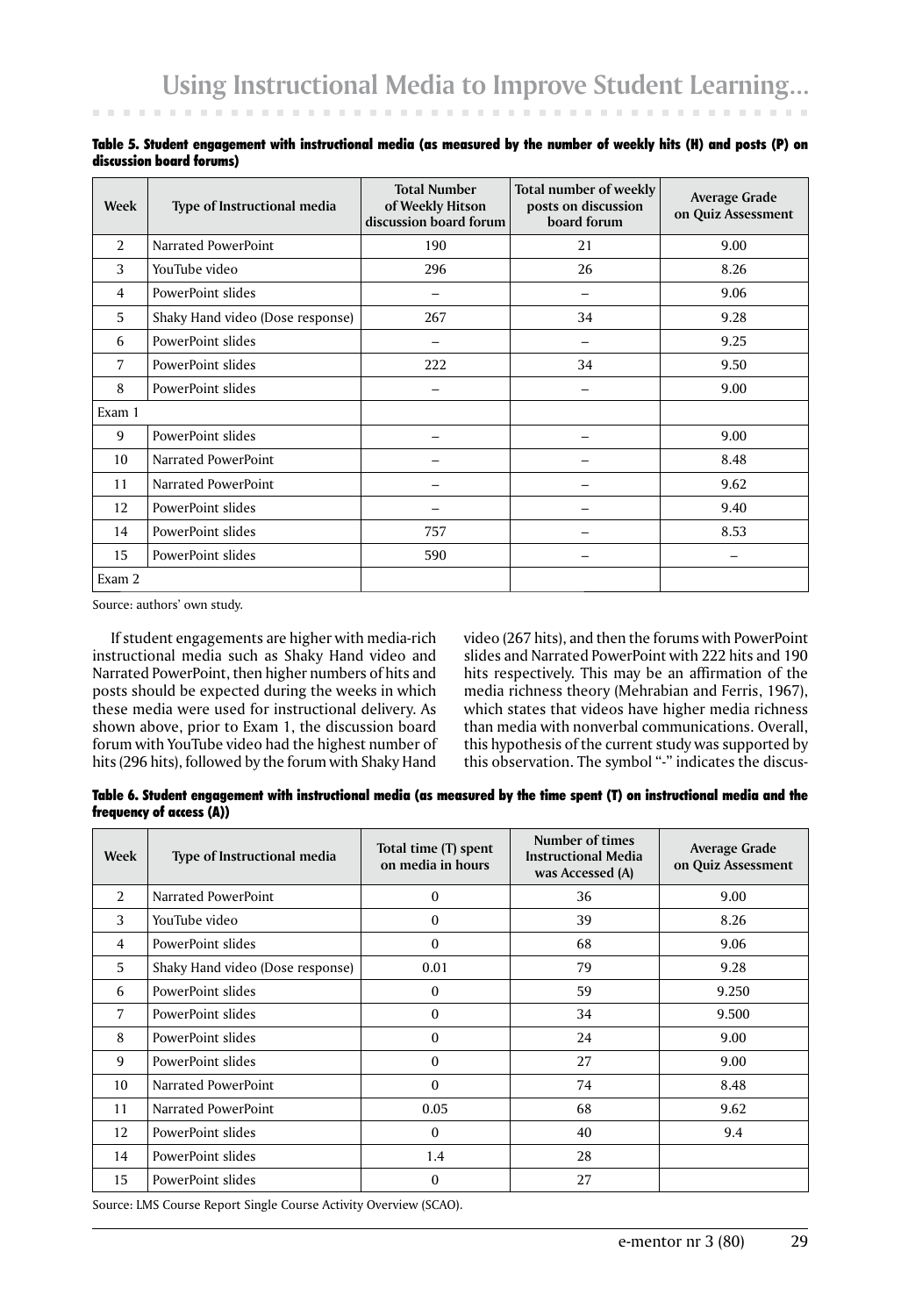**ICT in education**

sion board forum was not part of the week's activities. The high level of hits observed during weeks 14 and 15 may be due to students reviewing course contents for the final exam.

Partial data was obtained for time spent on each media. This may be due to the course report not capturing time spent below a certain threshold. The frequency of access (A) to each media showed higher access to Narrated PowerPoint (average Access = 59.33) and Shaky Hand video (Access = 79) compared to YouTube video (Access = 39) and PowerPoint slides (average  $Access = 38.38$ ), which had the least access. Additionally, analytics on Access and Time for each media were not provided by running a course report of each media. Rather, they were obtained from the Single Course Activity Overview (SCAO) report. In some SCAO reports, analytics for Narrated PowerPoint and YouTube videos were not generated among other data; as a result, Access and Time were obtained from the content folder analytics.

As shown in the Figure 3, there was no defined relationship between access to instructional media and the weeks. Unlike posts (P) and Hits (H) on weekly contents, which peaked during the first half of the semester and continuously declined for the rest of the semester, access (A) to instructional media showed no

specific correlation with the weeks of the semester. A notable observation was the sudden increase in Access in Weeks 10 and 11, when Narrated PowerPoint was used, and the rapid decrease afterwards in Week 12 when PowerPoint slides were used. A limitation to this observation was the limited sample size used in this study, which make it difficult to compare the weekly contents; and hence its generalizability.

As shown in Figure 4, when the weeks of the semester were ordered based on the type of instructional media used, a pattern that emerged clearly showed that the average access (A) was the best approach to explaining the differences between the types of access to each form of instructional media.

Quiz Assessments were based on open-book questions, and were available at the beginning of the week. Quizzes were given weekly. Each quiz had a force-completion requirement, i.e. the student must complete the quiz once it is deliberately opened. Each graded quiz assessment remained open for students to access and review during the course. Students with high PATHs on the instructional media were expected to spend less time on each weekly quiz assessment, since they should have mastered the concepts. In addition, students were expected to spend less time on quizzes that were based on content delivered with





Source: LMS Course Report Single Course Activity Overview (SCAO).



Frequency of Access (A) to Instructional Media 90  $80$ 70 60 50 40 30  $20$ 10 0 Narrated<br>PowerPoint Shaky<br>hand video YouTube Narrated PowerPoint PowerPoint PowerPoint Narrated<br>PowerPoint PowerPoint PowerPoint PowerPoint PowerPoint PowerPoint PowerPoint PowerPoint PowerPoint PowerPoint PowerPoint PowerPoint PowerPoint PowerPoint PowerPoint PowerPoint PowerPoint hand video video PowerPoint 10 11 2 4 5 7 8 9 12 14 15 6 3 Source: LMS Course Report Single Course Activity Overview (SCAO).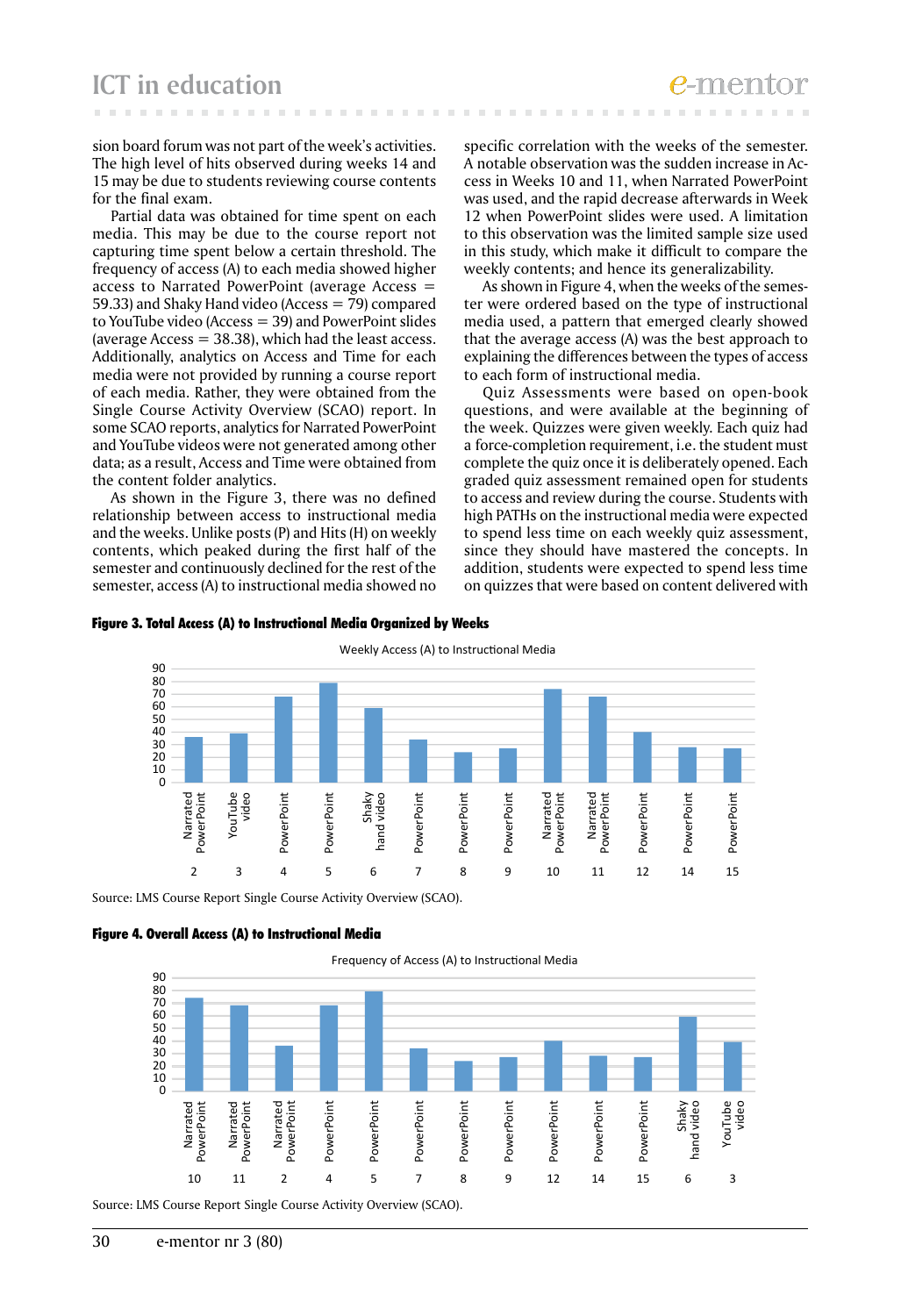instructional media high in media richness compared to other forms of media. Table 7 shows the courselevel data of total time spent on each quiz assessment by all students on the course*.*

As shown in Figure 5, the students spent less time (on average) on quiz assessments in which Narrated PowerPoint was used to deliver instruction compared to other forms of instructional media. YouTube video and Shaky Hand video had the next least times respectively. Quiz assessments in which PowerPoint slides were used to deliver instruction showed the highest time spent by students. Limitations to this observation include difficulty of the quiz, the number of chapters covered in the quiz, limited sample size, and other learner factors that could have contributed to the variance in performance.

As previously stated, Quiz Assessments were available at the beginning of each corresponding week. Students were only allowed to attempt the quizzes in one sitting; however, each graded quiz assessment remained open for students to access and review during the course of the semester. Since the mid-term and final exams were cumulative, students could access each quiz assessment while taking the exams. Based on the media richness of each instructional media, students were hypothesized to have lower access to quiz assessments on instruction in which instructional media with verbal communications were used (e.g. YouTube video, Shaky Hand video, and Narrated PowerPoint) compared to media with nonverbal communications (e.g. PowerPoint slides). This is based on the conjecture that instructional media with high media richness improves long term memory storage of information compared to media that has low media richness. Hence, students were expected to recall information faster, and therefore spend less time on quiz assessments with instruction based on instructional media with high media richness.

As shown in Figure 6, the students had the lowest access to quiz assessments in which instruction was delivered using YouTube video instructional media compared to other forms of instructional media. This

| Week           | Instructional media                           | Time (T) spenton Quiz<br>Assessment (in hours) | Average Grade on Quiz<br>Assessment |
|----------------|-----------------------------------------------|------------------------------------------------|-------------------------------------|
| $\overline{2}$ | Chapter 1 Narrated PowerPoint                 | 7.50                                           | 9.00                                |
| 3              | Chapter 2 YouTube video (Bhopal gas tragedy)  | 7.84                                           | 8.26                                |
| 4              | Chapters 3/4 PowerPoint slide                 | 18.55                                          | 9.06                                |
| 5.             | Chapters 5/6 Shaky Hand video (Dose response) | 11.33                                          | 9.28                                |
| 6              | Chapters 7/8 PowerPoint slide                 | 14.18                                          | 9.25                                |
| $\overline{7}$ | Chapters 9 PowerPoint slide                   | 8.90                                           | 9.50                                |
| 8 and 9        | Chapters 10/11 PowerPoint slide               | 9.84                                           | 9.00                                |
| 10             | Chapters 12/13/14 Narrated PowerPoint         | 15.33                                          | 8.48                                |
| 11             | Chapters 15/16/17 Narrated PowerPoint         | 12.72                                          | 9.62                                |
| 12             | Chapter 19 PowerPoint slide                   | 7.58                                           | 9.40                                |
| 14             | Chapter 24 PowerPoint slide                   | 9.63                                           | 8.53                                |
| 15             | Chapter 25 PowerPoint slide                   | 10.41                                          |                                     |

Table 7. Time Spent on Quiz Assessments

Source: LMS Course Report Course Activity Overview (CAO).

### Figure 5. Time Spent on Quiz Assessment Based on Type of Instructional Media

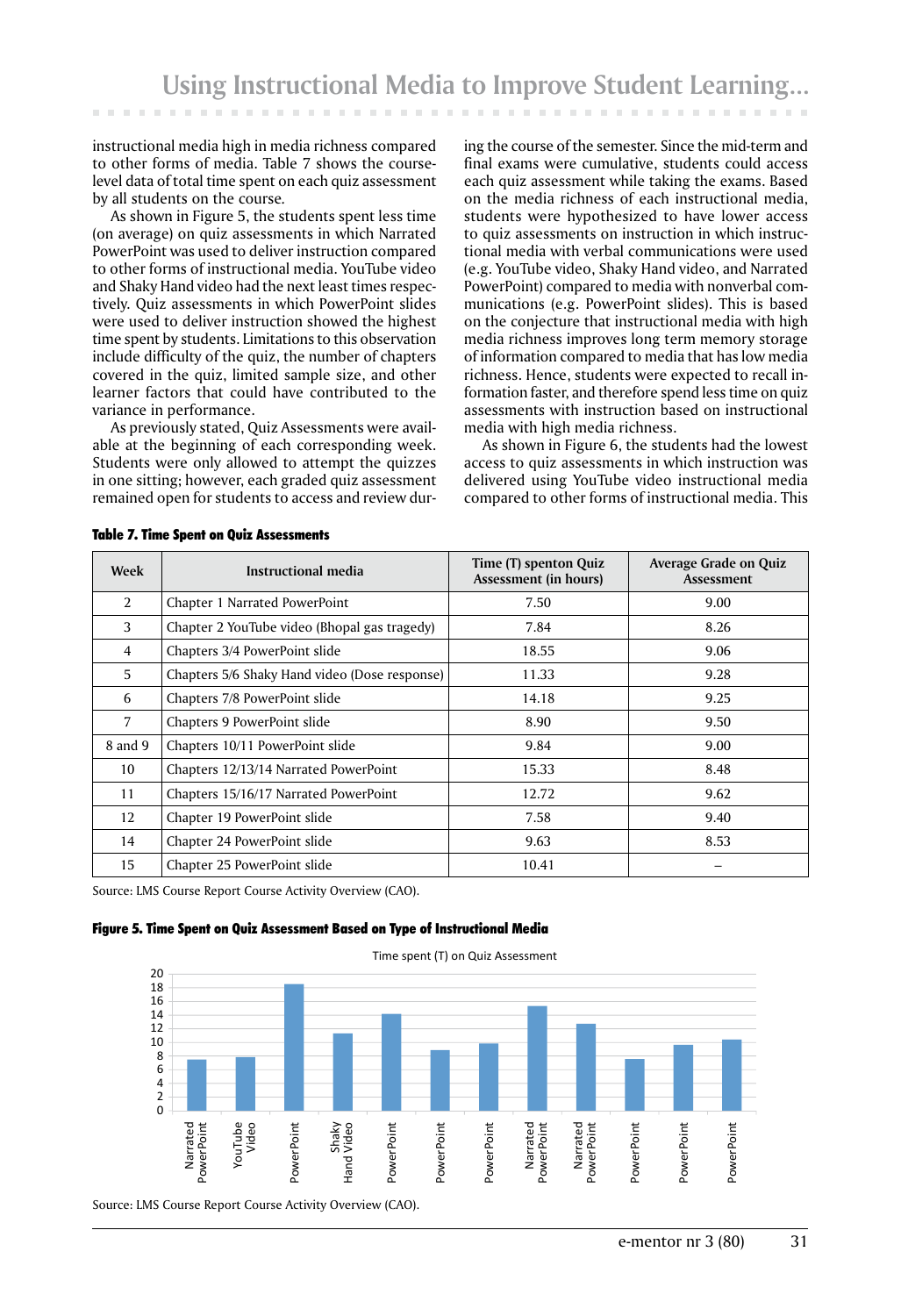| Week           | Instructional media                           | <b>Number of times Quiz</b><br>was Accessed (A) | Average Grade<br>on Quiz Assessment |
|----------------|-----------------------------------------------|-------------------------------------------------|-------------------------------------|
| $\mathcal{L}$  | Chapter 1 Narrated PowerPoint                 | 41                                              | 9.00                                |
| 3              | Chapter 2 YouTube video (Bhopal gas tragedy)  | 30                                              | 8.26                                |
| $\overline{4}$ | Chapters 3/4 PowerPoint slides                | 47                                              | 9.06                                |
| 5              | Chapters 5/6 Shaky Hand video (Dose response) | 57                                              | 9.28                                |
| 6              | Chapters 7/8 PowerPoint slides                | 35                                              | 9.25                                |
| 7              | Chapter 9 PowerPoint slides                   | 34                                              | 9.50                                |
| 8 and 9        | Chapters 10/11 PowerPoint slides              | 30                                              | 9.00                                |
| 10             | Chapters 12/13/14 Narrated PowerPoint         | 43                                              | 8.48                                |
| 11             | Chapters 15/16/17 Narrated PowerPoint         | 43                                              | 9.62                                |
| 12             | Chapter 19 PowerPoint slides                  | 44                                              | 9.40                                |
| 14             | Chapter 24 PowerPoint slides                  | 59                                              | 8.53                                |
| 15             | Chapter 25 PowerPoint slides                  | 62                                              |                                     |

### Table 8. Frequency of Access (A) to Quiz Assessments

Source: LMS Course Report Course Activity Overview (CAO).

### Figure 6. Frequency of Access to Quiz Assessments





Source: LMS Course Report Course Activity Overview (CAO).

may suggest that students recall better when instruction is delivered with YouTube video compared to other media. Instructions delivered with Shaky Hand video and PowerPoint had the highest access to quiz assessments; an indication of lower media richness. Narrated PowerPoint showed lower student access to quiz assessments; an indication that its media richness was higher than Shaky Hand video and PowerPoint.

### Conclusions and implications

This study hypothesized that students would have high PATHs on instructional media with higher media richness, and that students were also expected to perform better on weekly quiz assessments based on instructions delivered with media that have higher media richness. Overall, Narrated PowerPoint had the highest PATHs and lowest quiz access, and more importantly the highest scores on assessments. YouTube video had the next highest PATHS, lower quiz access, but lower scores on assessments. Higher PATHs

were observed with Shaky Hand videos compared to PowerPoint. These findings are consistent with both the transactional distance theory and media richness theory. The implication of these findings clearly shows the need for more instructional media with high media richness in online courses; specifically, environmental toxicology courses. Instructional media with high media richness mitigates the transactional distance experienced by learners and instructors in online environments. More importantly, lecture capture, as represented by Narrated PowerPoint media, is an important PATHs factor that influences student outcomes on assessments. This is consistent with the findings in Ekwunife-Orakwue (also known as 'Adebowale') and Teng (2014), which showed courses with lecture capture having the highest PATHs as measured by Learner-Content interaction, and also producing the greatest variance in student satisfaction in online and blended courses. Future studies would have to expand the number of courses used in the study, as well as the sample size of students group.

e-ment